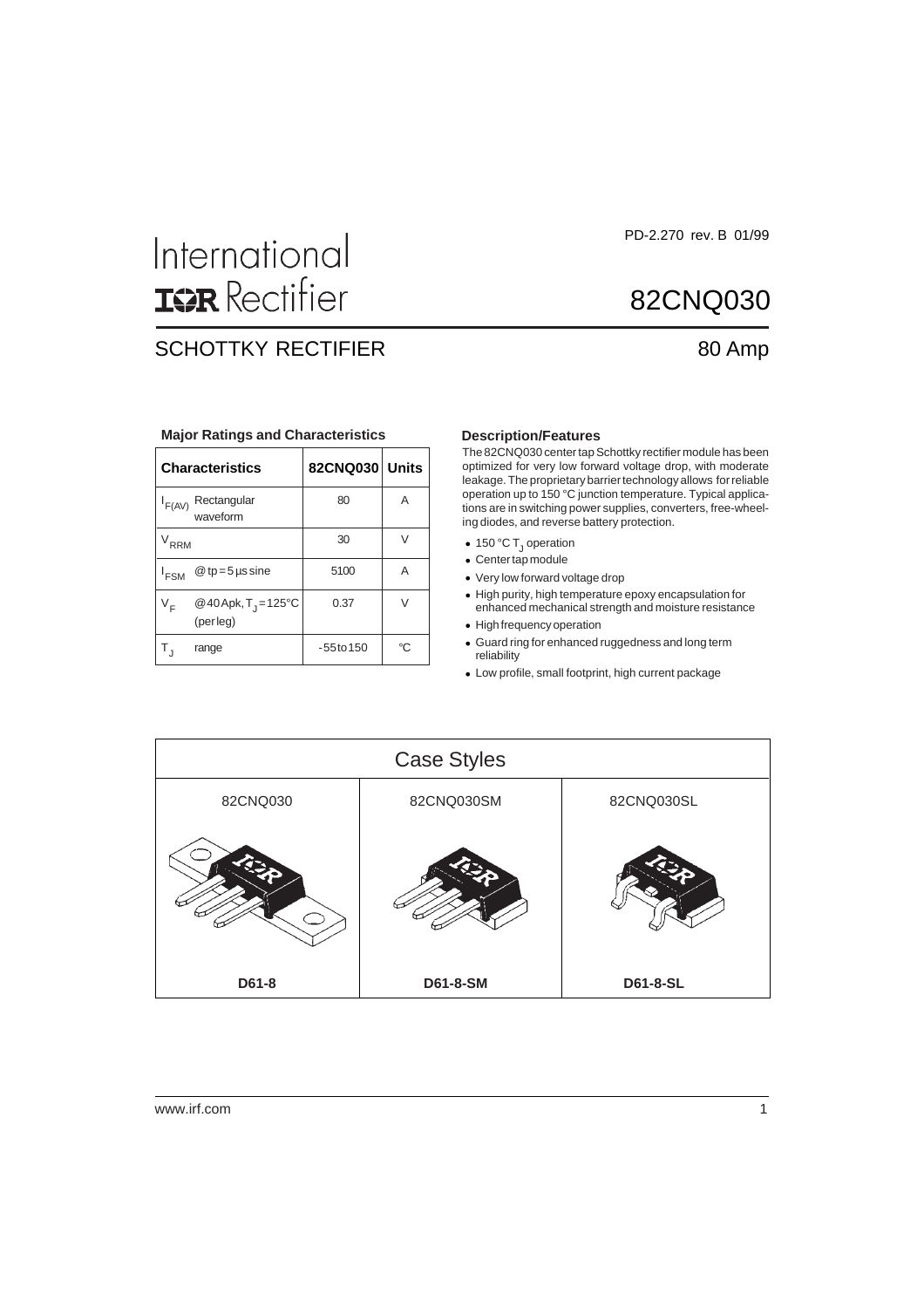#### 82CNQ030

# International **IQR** Rectifier

### Voltage Ratings

PD-2.270 rev. B 01/99

| Part number                                            | 82CNQ030 |  |
|--------------------------------------------------------|----------|--|
| Max. DC Reverse Voltage (V)                            |          |  |
| V <sub>RWM</sub> Max. Working Peak Reverse Voltage (V) | 30       |  |

#### Absolute Maximum Ratings

| Parameters                                | 82CNQ     |    | Conditions                                                                                                                               |                                                                                  |  |
|-------------------------------------------|-----------|----|------------------------------------------------------------------------------------------------------------------------------------------|----------------------------------------------------------------------------------|--|
| Max.AverageForwardCurrent                 | 80        | A  | 50% duty cycle $@T_c=119°C$ , rectangular wave form                                                                                      |                                                                                  |  |
| *See Fig. 5                               |           |    |                                                                                                                                          |                                                                                  |  |
| Max.PeakOneCycleNon-Repetitive            | 5100      |    | 5µs Sine or 3µs Rect. pulse                                                                                                              | Following any rated<br>load condition and with<br>rated V <sub>RRM</sub> applied |  |
| Surge Current (Per Leg) *See Fig. 7       | 880       |    | 10ms Sine or 6ms Rect. pulse                                                                                                             |                                                                                  |  |
| Non-Repetitive Avalanche Energy           | 36        | mJ | $T_1 = 25 \degree C$ , $I_{\Delta S} = 8$ Amps, L = 1.12 mH                                                                              |                                                                                  |  |
|                                           |           |    |                                                                                                                                          |                                                                                  |  |
| Repetitive Avalanche Current<br>(Per Leg) | 8         | A  | Current decaying linearly to zero in 1 used<br>Frequency limited by $T_{\text{J}}$ max. $V_{\text{A}} = 1.5 \times V_{\text{R}}$ typical |                                                                                  |  |
|                                           | (Per Leg) |    | A                                                                                                                                        | Units                                                                            |  |

#### Electrical Specifications

| Parameters                                        |                                     | 82CNQ  | <b>Units</b> |                                                           | Conditions                      |  |
|---------------------------------------------------|-------------------------------------|--------|--------------|-----------------------------------------------------------|---------------------------------|--|
| $V_{FM}$                                          | Max. Forward Voltage Drop           | 0.47   | V            | 40A<br>@                                                  | $T_1 = 25 °C$                   |  |
|                                                   | (Per Leg) * See Fig. 1<br>(1)       | 0.55   | V            | @ 80A                                                     |                                 |  |
|                                                   |                                     | 0.37   | V            | @ 40A                                                     |                                 |  |
|                                                   |                                     | 0.47   | V            | @ 80A                                                     | $T_1 = 125 °C$                  |  |
| <sup>I</sup> RM                                   | Max. Reverse Leakage Current        | 5      | mA           | $T_i = 25 °C$                                             |                                 |  |
|                                                   | (Per Leg) * See Fig. 2<br>(1)       | 280    | mA           | $T_{1} = 125 °C$                                          | $V_{\rm p}$ = rated $V_{\rm p}$ |  |
| C <sub>τ</sub>                                    | Max. Junction Capacitance (Per Leg) |        | pF           | $V_R = 5V_{DC}$ , (test signal range 100Khz to 1Mhz) 25°C |                                 |  |
| L <sub>S</sub>                                    | Typical Series Inductance (Per Leg) | 5.5    | nH           | Measured lead to lead 5mm from package body               |                                 |  |
| dv/dt                                             | Max. Voltage Rate of Change         | 10.000 | $V/\mu s$    |                                                           |                                 |  |
|                                                   | (Rated $V_p$ )                      |        |              |                                                           |                                 |  |
| (1) Pulse Width < $300\mu s$ , Duty Cycle < $2\%$ |                                     |        |              |                                                           |                                 |  |

### Thermal-Mechanical Specifications

| Parameters       |                                                           | 82CNQ | <b>Units</b> | Conditions |                                     |
|------------------|-----------------------------------------------------------|-------|--------------|------------|-------------------------------------|
| T,               | Max.JunctionTemperatureRange                              |       | $-55$ to 150 | °C         |                                     |
| $T_{\text{stg}}$ | Max.StorageTemperatureRange                               |       | $-55$ to 150 | °C         |                                     |
| $R_{thJC}$       | Max. Thermal Resistance Junction<br>to Case (Per Leg)     |       | 0.85         | °C/W       | <b>DC</b> operation<br>*See Fig. 4  |
| $R_{thJC}$       | Max. Thermal Resistance Junction<br>to Case (Per Package) |       | 0.42         | °C/W       | <b>DC</b> operation                 |
| $R_{thCS}$       | TypicalThermalResistance,Case<br>to Heatsink (D61-8 Only) |       | 0.30         | °C/W       | Mountingsurface, smooth and greased |
| wt               | ApproximateWeight                                         |       | 7.8(0.28)    | g(oz.)     |                                     |
| T                | <b>Mounting Torque</b>                                    | Min.  | 40(35)       | Kg-cm      |                                     |
|                  | (D61-8 Only)                                              | Max.  | 58(50)       | $(lbf-in)$ |                                     |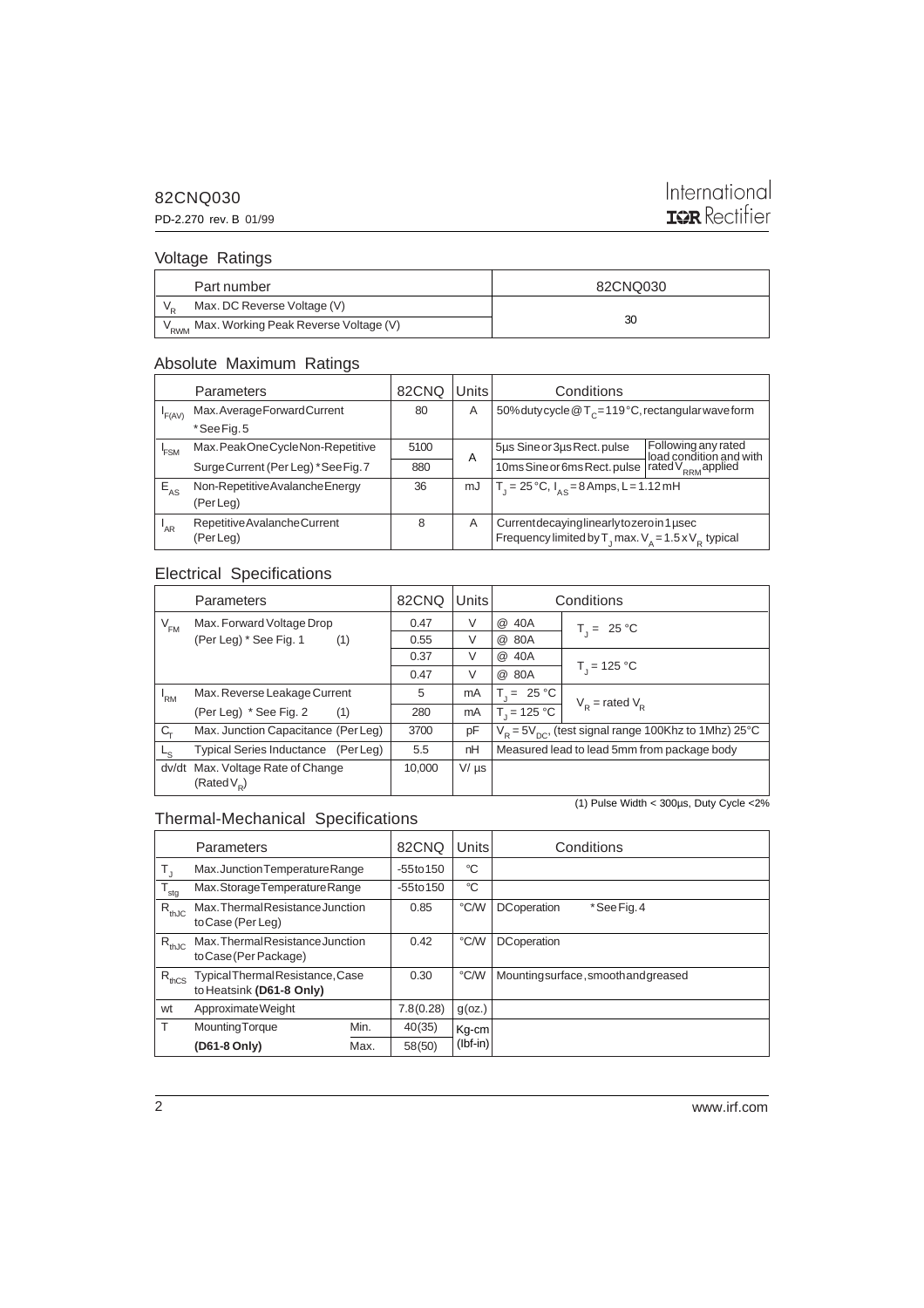# International TOR Rectifier

#### 82CNQ030 PD-2.270 rev. B 01/99



www.irf.com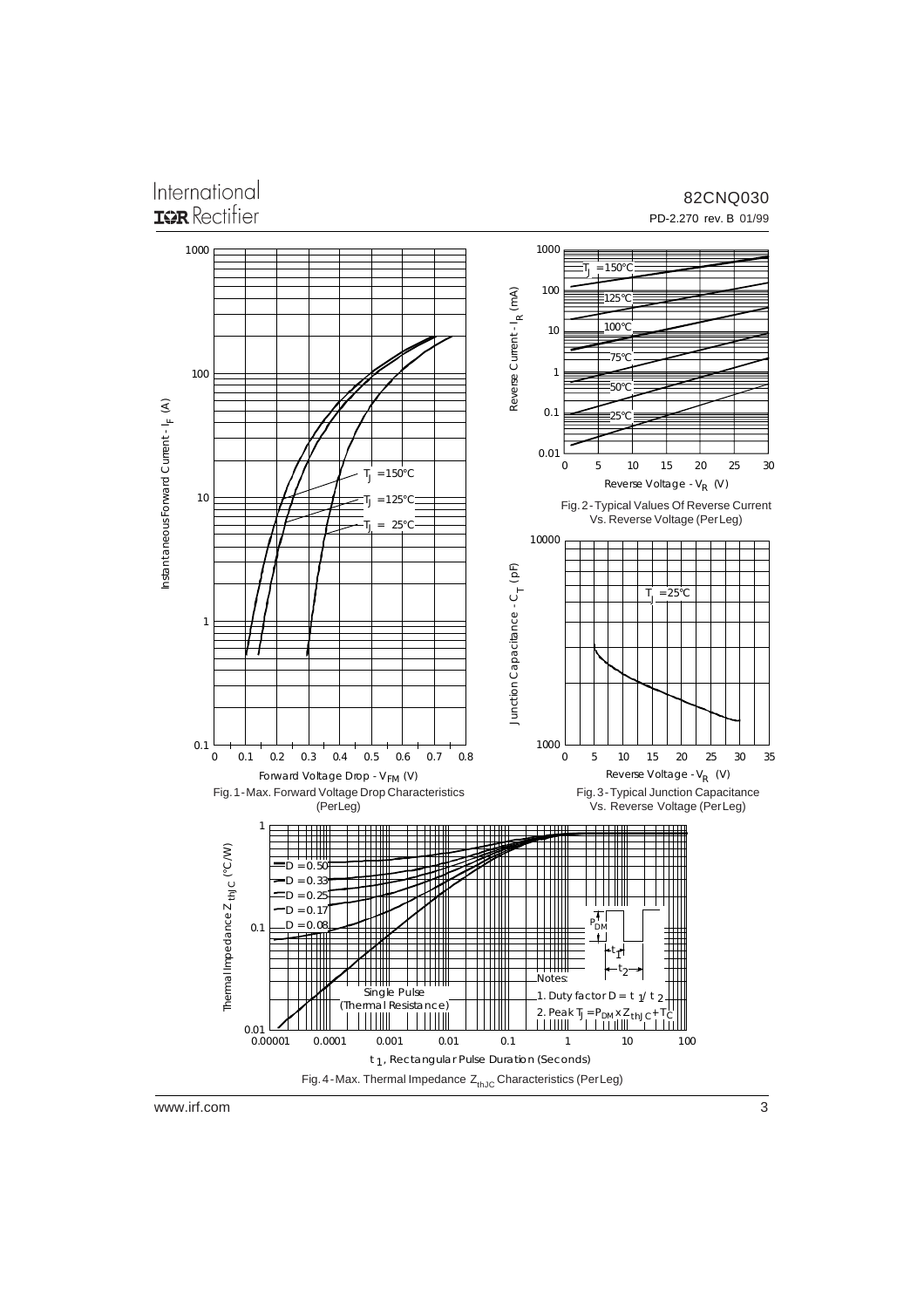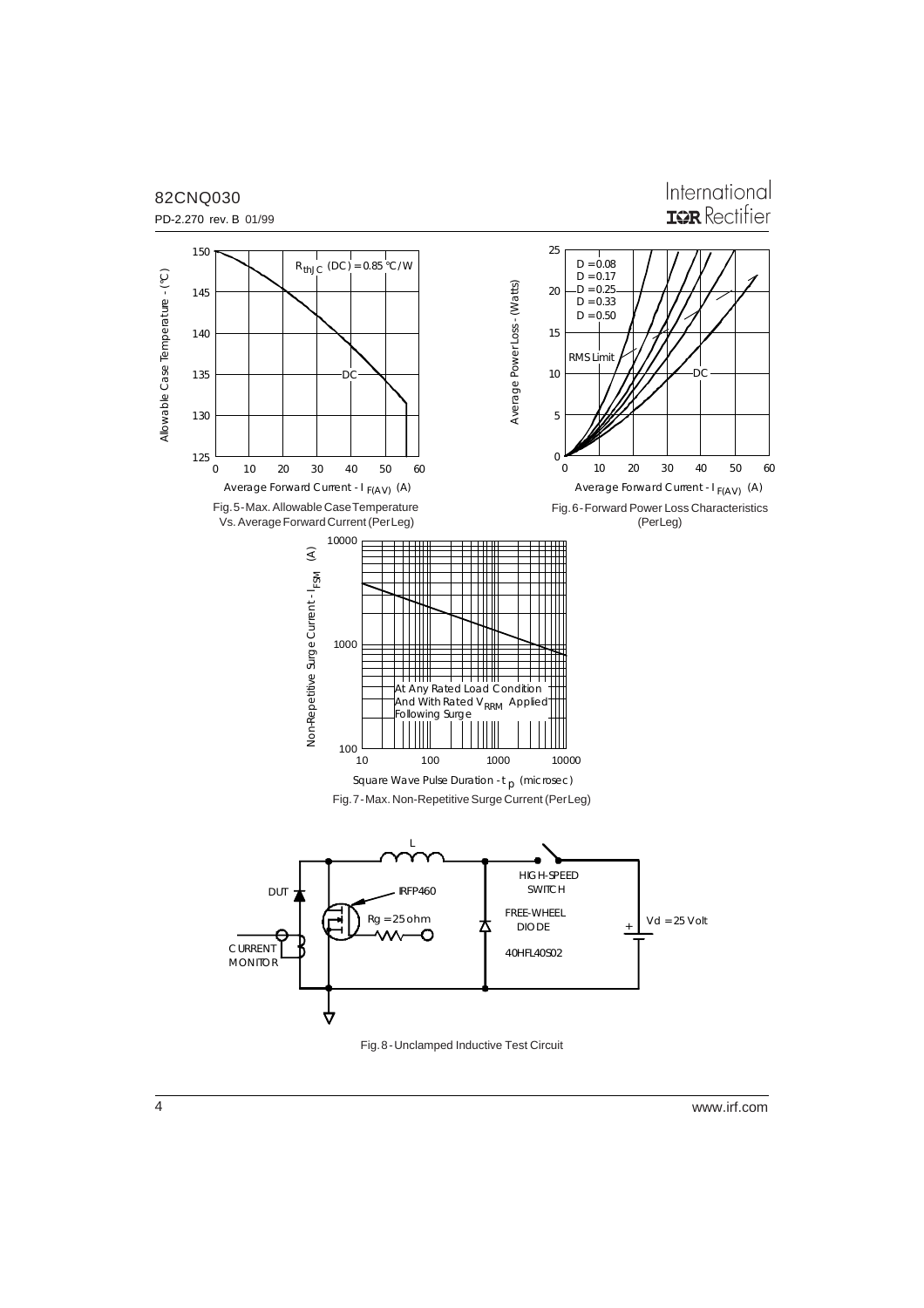## International **IGR** Rectifier

82CNQ030 PD-2.270 rev. B 01/99





www.irf.com